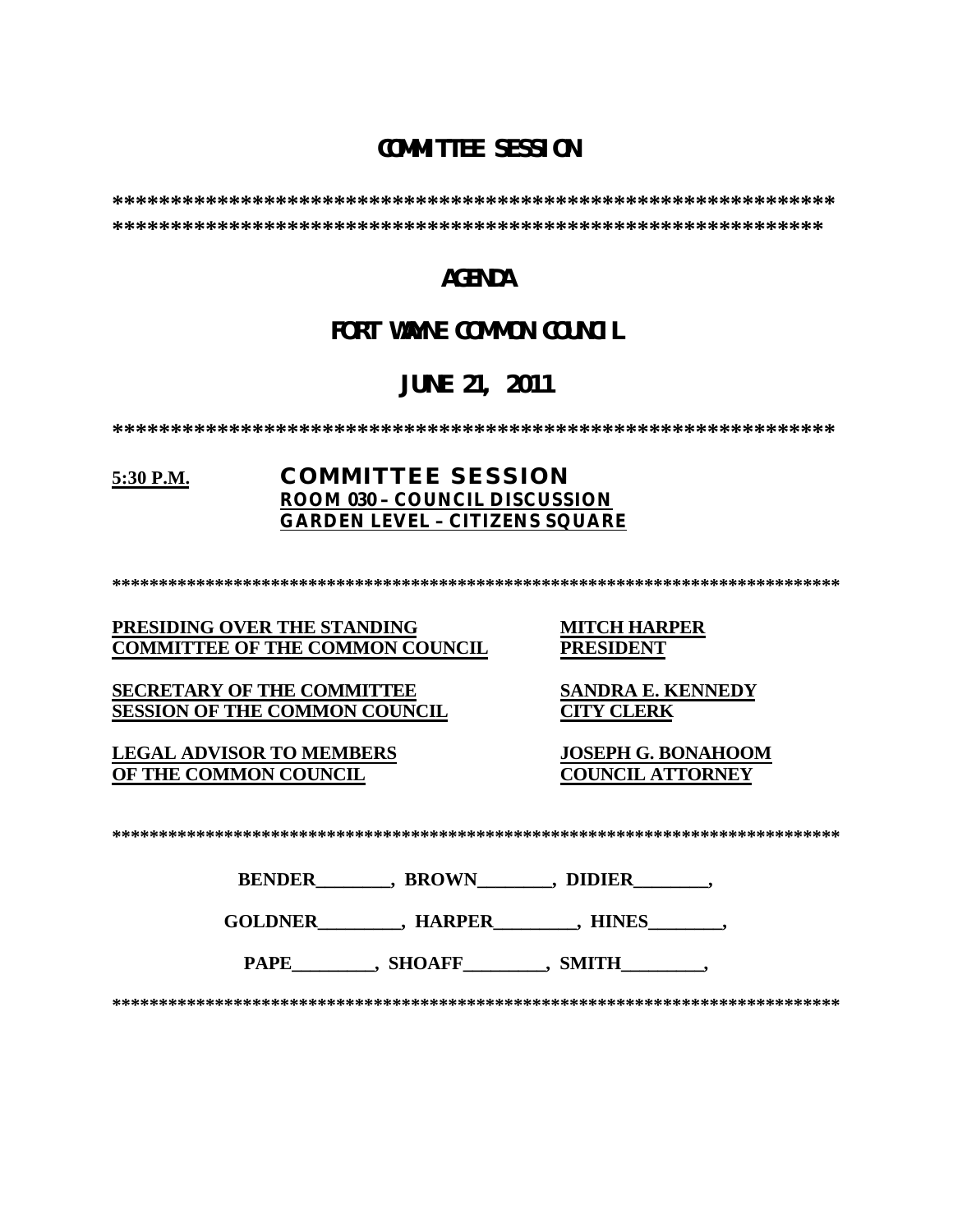**\*\*\*\*\*\*\*\*\*\*\*\*\*\*\*\*\*\*\*\*\*\*\*\*\*\*\*\*\*\*\*\*\*\*\*\*\*\*\*\*\*\*\*\*\*\*\*\*\*\*\*\*\*\*\*\*\*\*\*\*\*\*\*\*\*\*\*\*\*\*\*\*\*\*\*\*\*\***

# **ORDER OF THE AGENDA**

**\*\*\*\*\*\*\*\*\*\*\*\*\*\*\*\*\*\*\*\*\*\*\*\*\*\*\*\*\*\*\*\*\*\*\*\*\*\*\*\*\*\*\*\*\*\*\*\*\*\*\*\*\*\*\*\*\*\*\*\*\*\*\*\*\*\*\*\*\*\*\*\*\*\*\*\*\*\***

**1. ROLL CALL**

### **2. ADOPTION OF THE AGENDA**

**3. TO APPEAR BEFORE COMMON COUNCIL: CHIEF RUSTY YORK LT, KEN GIGLI APPROVAL OF JUSTICE ASSISTANCES GRANTS APPLICATION FOR FORT WAYNE POLICE DEPARTMENT**

**4. DISCUSSION OF PENDING ORDINANCES AND RESOLUTIONS – PAGES 3 THRU 5**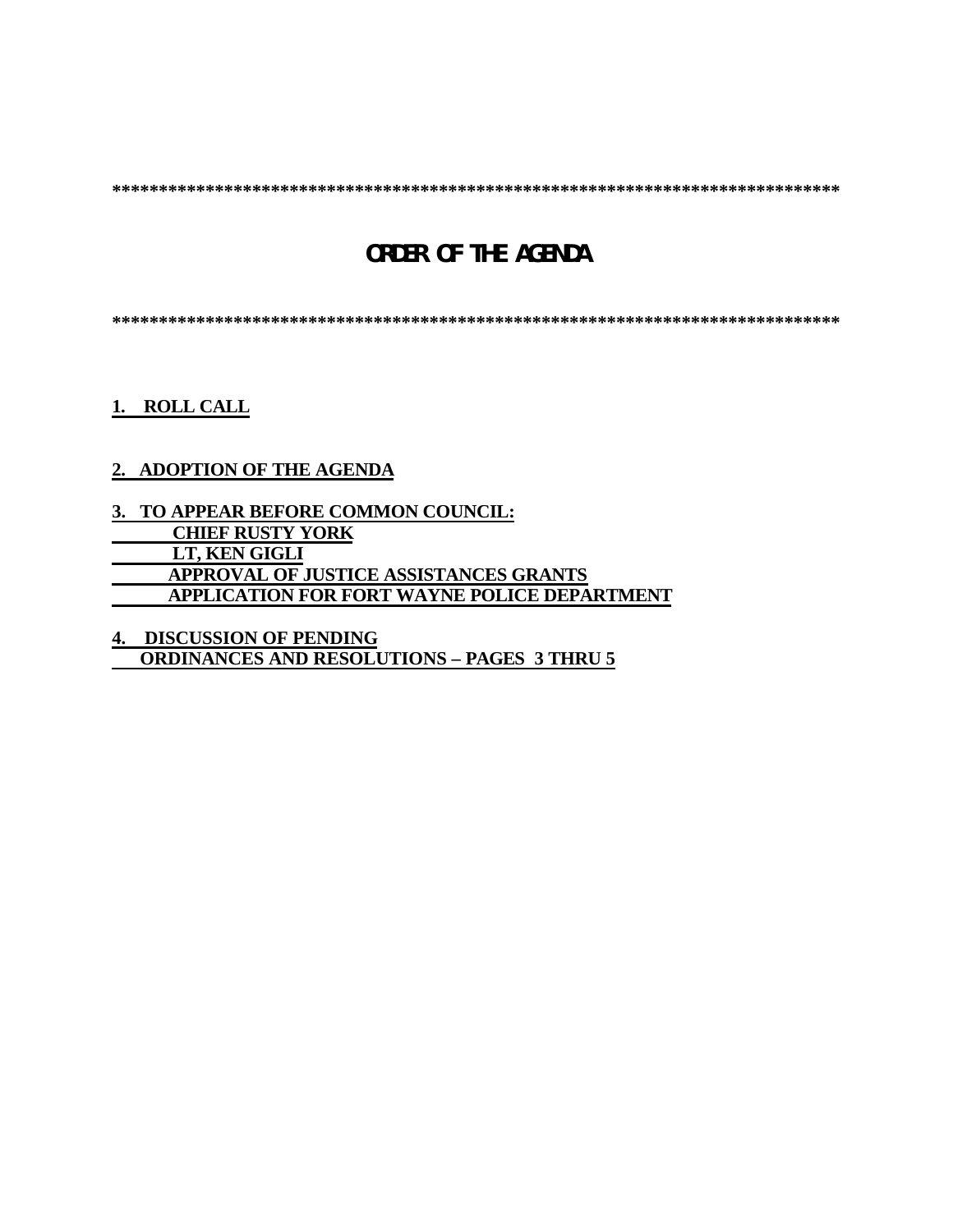## **ORDINANCES AND RESOLUTIONS UP FOR DISCUSSION**

**\*\*\*\*\*\*\*\*\*\*\*\*\*\*\*\*\*\*\*\*\*\*\*\*\*\*\*\*\*\*\*\*\*\*\*\*\*\*\*\*\*\*\*\*\*\*\*\*\*\*\*\*\*\*\*\*\*\*\*\*\*\***

### **CITY UTILITIES COMMITTEE**

*Glynn A. Hines - Chair Marty Bender – Co-Chair All Council Members*

**ACTION**

**S-11-06-02**

**AN ORDINANCE approving Zanesville Lift Station #3 Rehabilitation – Res. #2342-2010, W.O. #75493 between Robert E. Crosby and the City of Fort Wayne, Indiana, in connection with the Board of Public Works**

**Total cost of \$110,775**

**S-11-06-11**

**AN ORDINANCE approving Lasselle Street Sewer Separation Res. #2362-2010, W.O. #75547 between All Star Construction and the City of Fort Wayne, Indiana, in connection with the Board of Public Works**

**Total cost of \$632,114**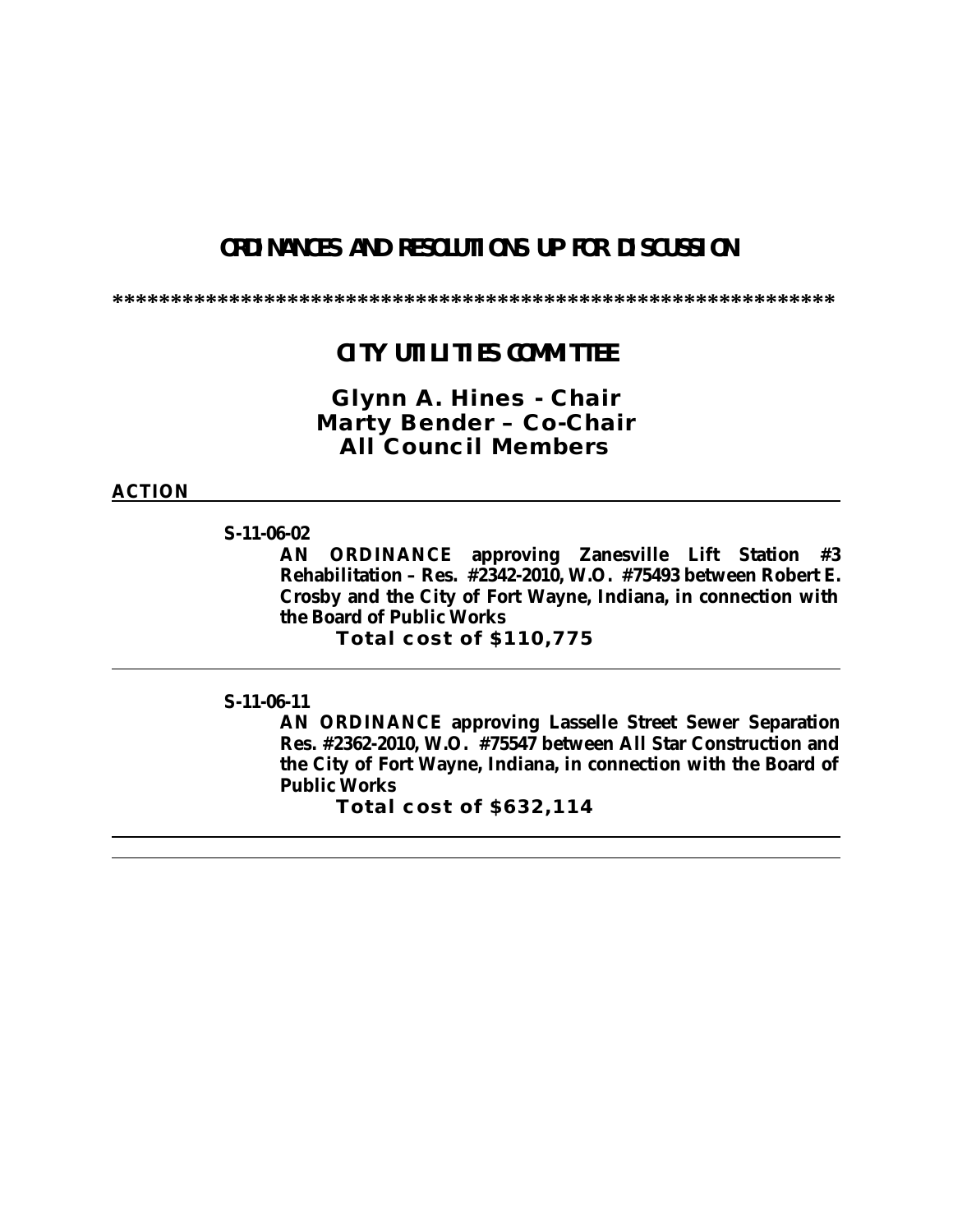### **FINANCE COMMITTEE**

*Thomas E. Smith – Chair Elizabeth M. Brown – Co-Chair All Council Members*

#### **ACTION**

**G-11-06-01 AN ORDINANCE to approve the purchase of Fort Wayne Fire Department's 800 MHZ Radios Total cost of the Fire Department's matching** 

**Portion of the grant is (27.99%) – which is \$252,000.97**

## **REGULATIONS COMM TTEE**

### **No Ordinances or Resolutions up for discussion**

**PUBLIC WORKS COMM TTEE**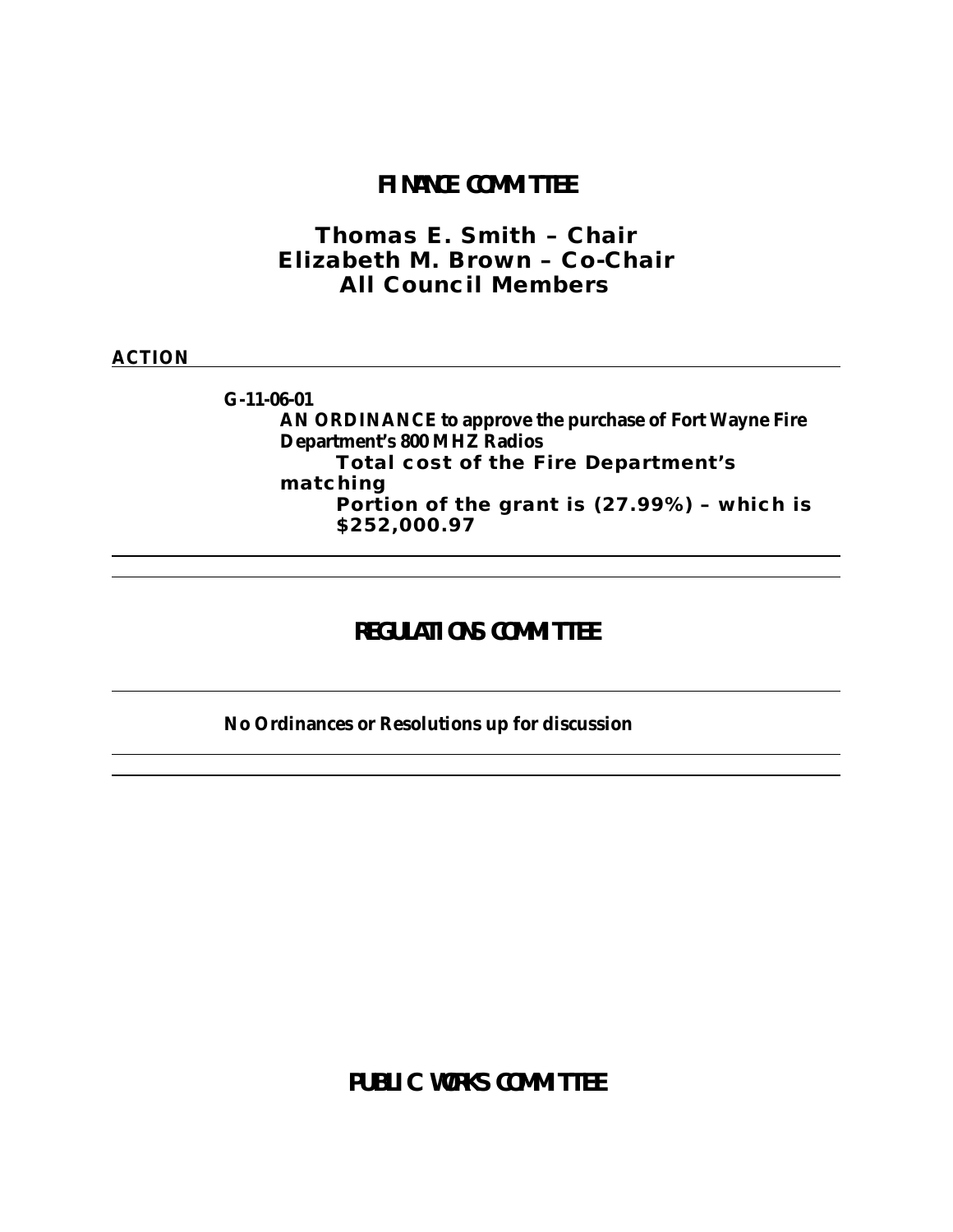### *Karen E. Goldner – Chair Tim Pape – Co-Chair All Council Members*

#### **ACTION**

#### **S-11-06-13**

**AN ORDINANCE approving Improvement Resolution No. 7313- 11 – Work Order No. 12233 Dupont Road E. Sidewalk and Trail Improvements between Hipskind Concrete and the City of Fort Wayne, Indiana, in connection with the Board of Public Works Total cost of \$172,211.75**

#### **S-11-06-14**

**AN ORDINANCE approving Improvement Resolution No. 7326-11 - Work Order No. 12268 – Eagle Creek Concrete Street Repairs between Key Concrete and the City of Fort Wayne, Indiana, in connection with the Board of Public Works Total cost of \$114,954.70**

#### **S-11-06-15**

**AN ORDINANCE approving Improvement Resolution No. 7306- 11 – Work Order 12219 – Resurfacing Package A – 2011 between E & B Paving and the City of Fort Wane, Indiana, in connection with the Board of Public Works Total cost of \$688,899**

**Prepared by the Office Sandra E. Kennedy Of the City Clerk City Clerk**